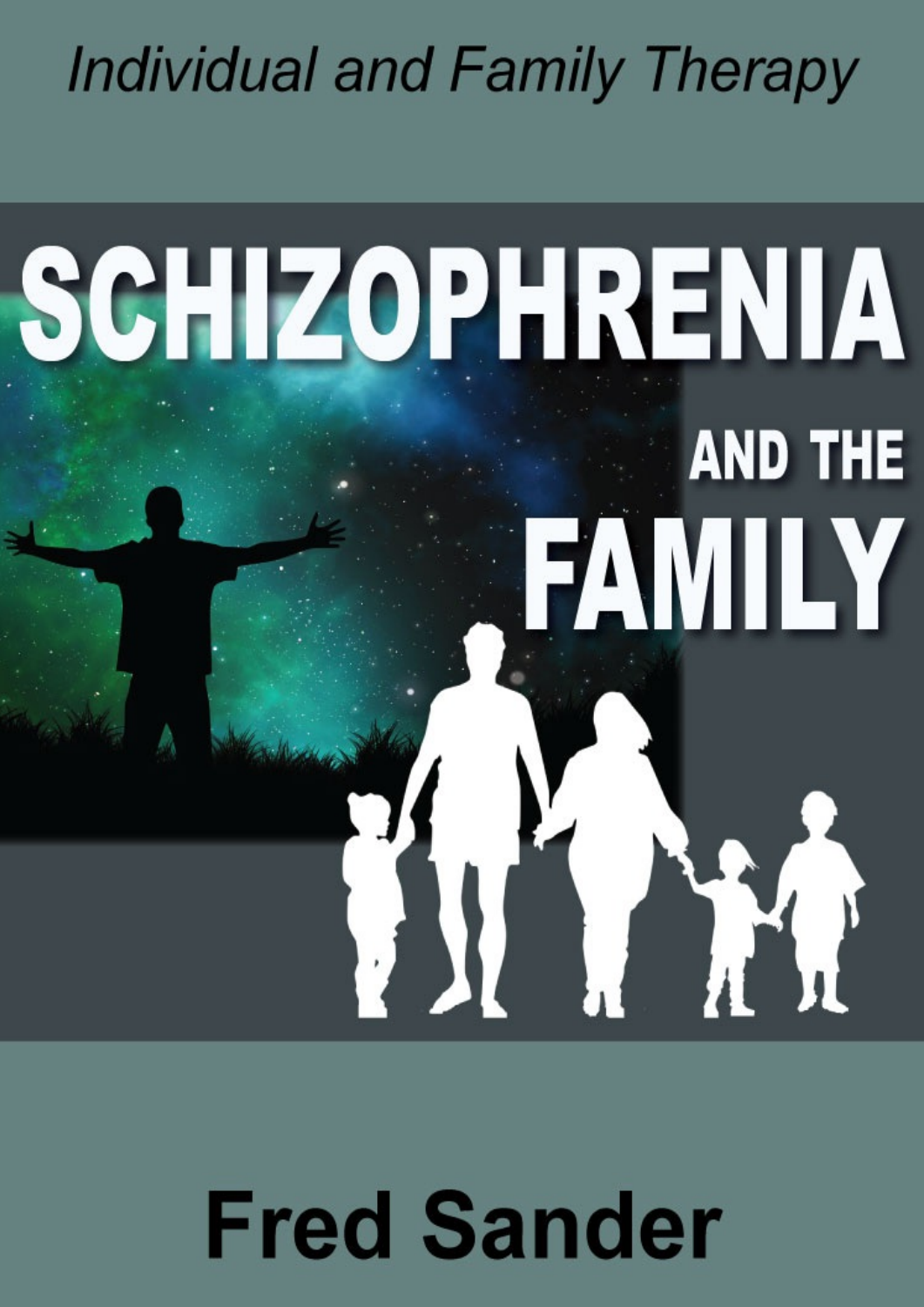#### **SCHIZOPHRENIA AND THE FAMILY**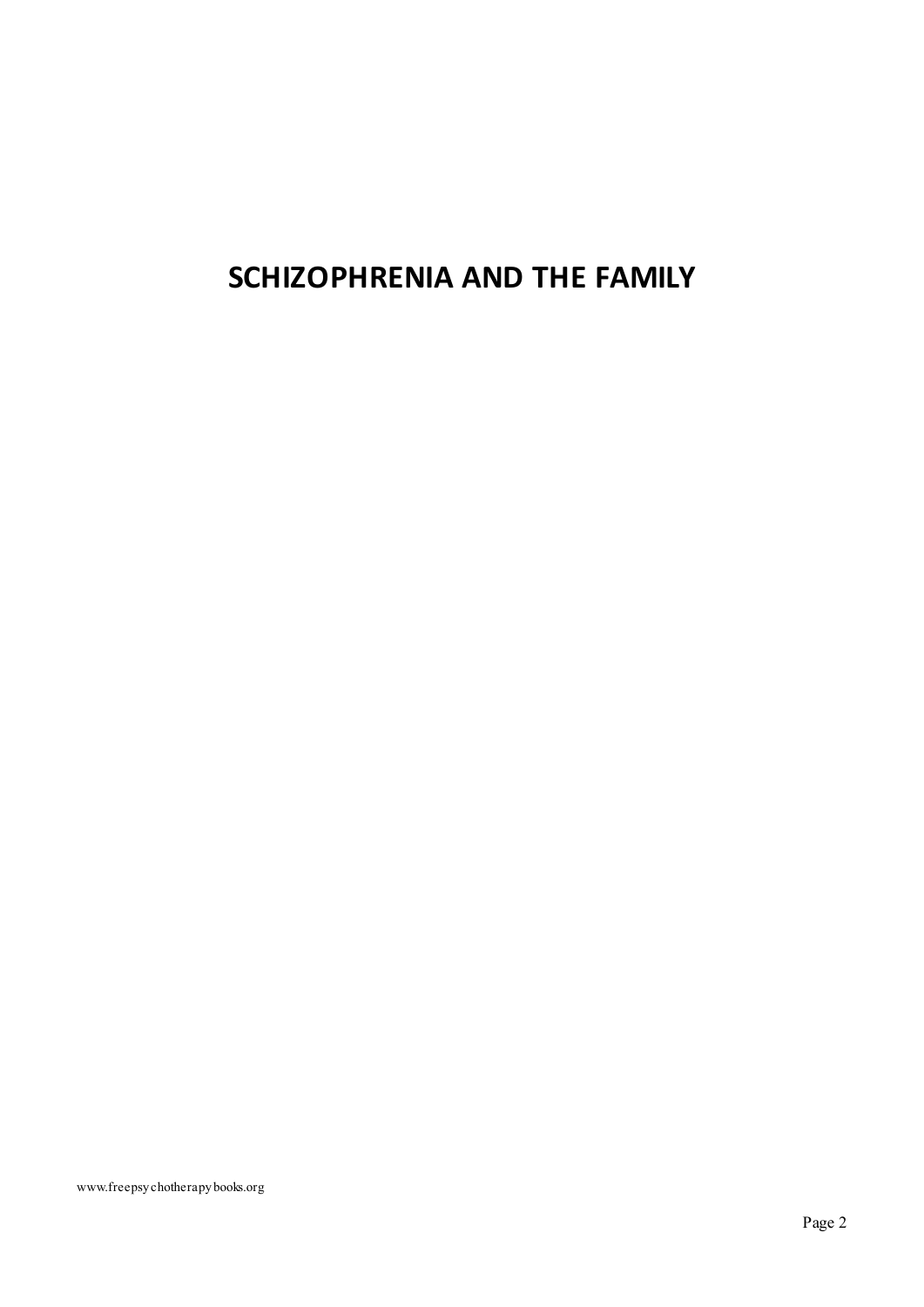#### e-Book 2016 International Psychotherapy Institute

From *Individual and Family Therapy* Fred Sander M.D.

Copyright © 1979,2013 by Jason Aronson, Inc.

All Rights Reserved

Created in the United States of America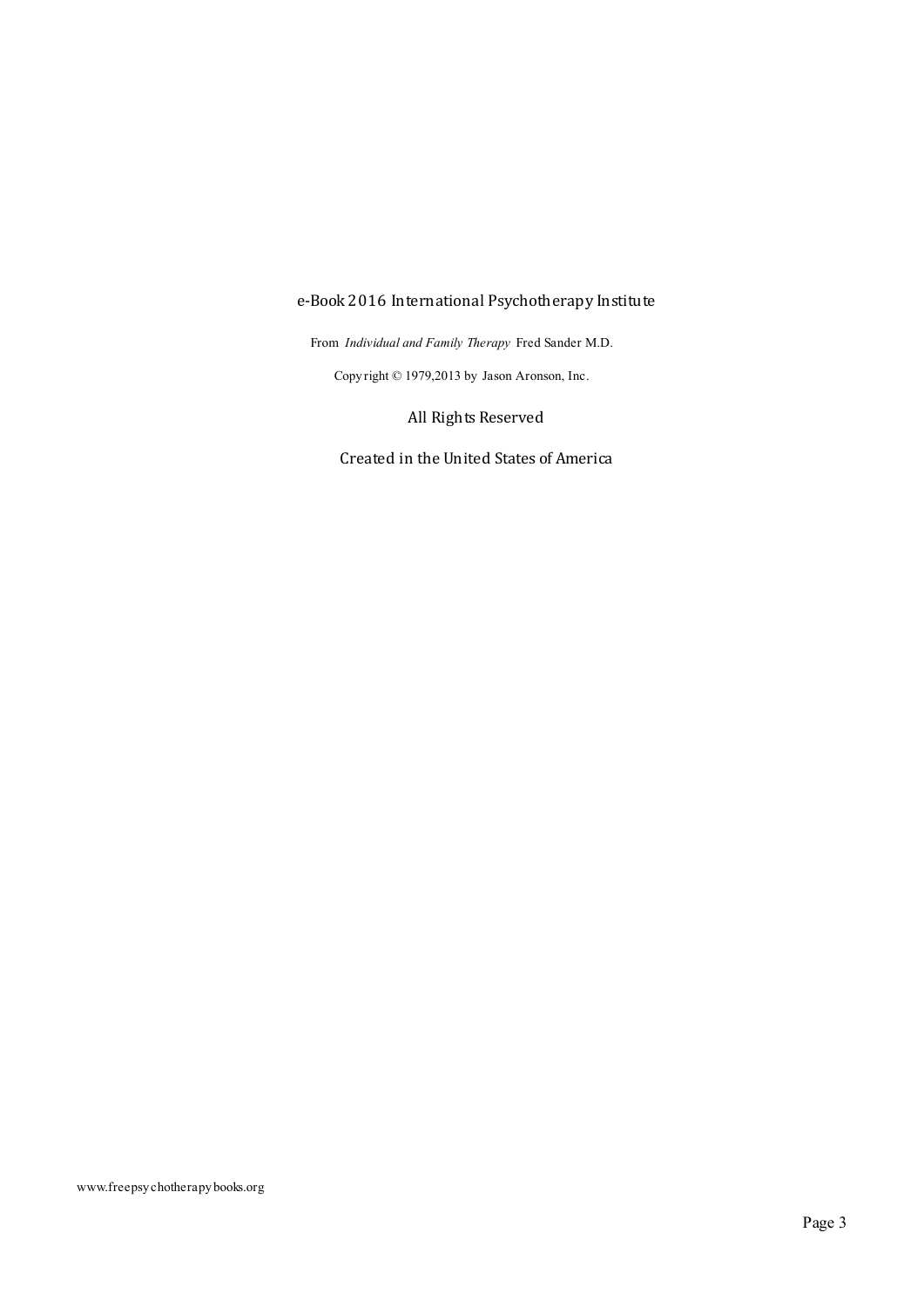**Table of Contents**

#### [SCHIZOPHRENIA](#page-4-0) AND THE FAMILY

PLOT [SUMMARY](#page-4-1)

THE [SCHIZOPHRENOGENIC](#page-5-0) MOTHER AND THE SKEWED FAMILY

[UNDIFFERENTIATION:](#page-9-0) THE RUBBER-FENCE PHENOMENON

[DIFFERENTIATIONAND](#page-13-0) GROWTH

WHAT IS [SCHIZOPHRENIA?](#page-16-0)

[REFERENCES](#page-17-0)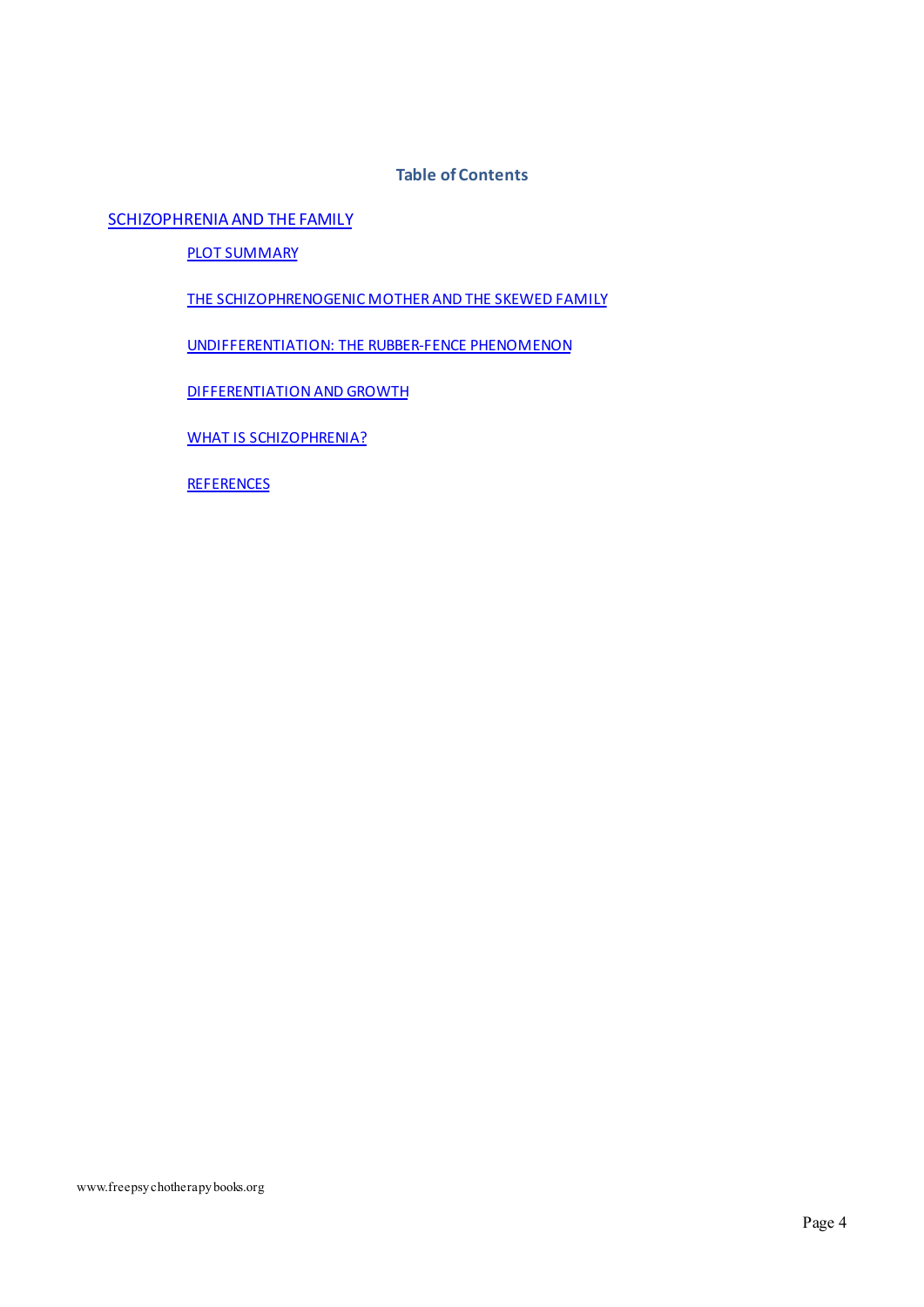#### **SCHIZOPHRENIA AND THE FAMILY**

<span id="page-4-0"></span>In the last chapter we examined the relationship of the individual and family life cycles in *Who's Afraid of Virginia Woolf?*, a play in which a continuing interplay of these cycles was precluded by the impasse of childlessness. We noted in that chapter that the birth of the first child represented the most critical stage in a family's development, profoundly and irreversibly altering the family's structure. Simultaneously the baby is enveloped in a brief phase of symbiosis, soon to be followed by the separationindividuation process, which Mahler, Pine, and Bergman have called "the psychological birth of the human infant" (1975). Severe disturbances in this early stage of development have been implicated in the development of the schizophrenic disorders. We turn now to T.S. Eliot's *The Family Reunion*, a play portraying a "schizophrenic" man and his family. It illustrates some clinical insights of both individual psychiatry and family psychiatry.

#### **PLOT SUMMARY**

<span id="page-4-1"></span>We are told in the play that thirty-five or forty years before the action begins, Lord Monchensey and Lady Amy were unhappily married and childless. Amy became pregnant with her first son, Harry, only after her youngest sister, Agatha, came to live with them. The pregnancy precipitated Lord Monchensey's plans to murder his wife. Agatha, who had become his mistress, interceded for the sake of the unborn child, whom she afterward felt to be partly her own. After two more sons were born, Lord Monchensey left his family and died soon after. Amy raised her sons with the aid of servants and relatives, after "adopting" Mary, the orphaned daughter of a cousin.

Amy had hoped and designed that Harry and Mary would wed and remain on the family estate. Instead, against his mother's wishes, Harry married a depressed and dependent woman in a ceremony that excluded his family except for his Aunt Agatha. While on a transatlantic voyage a year before the play begins, his wife drowns. Harry is not sure if he pushed her or fantasied that he had pushed her overboard. The play opens as Amy, feeling her own death to be near, summons her family to a reunion on her birthday with the hope that Harry would take charge of Wishwood, the family estate.

In the play's two acts, which precede and follow Amy's birthday dinner, Harry, helped by Mary and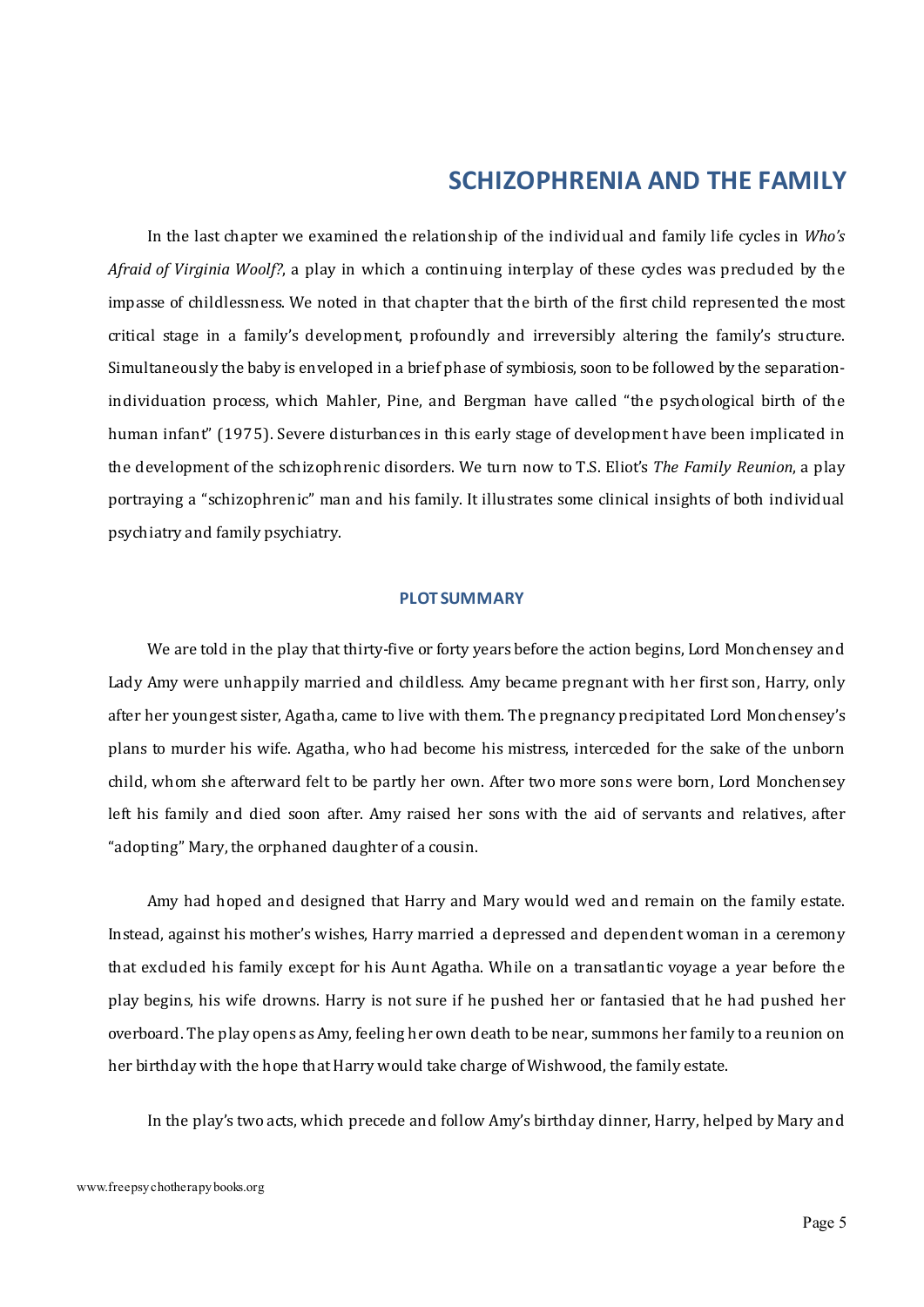Agatha, is able to leave his family again. This time he goes without the menacing furies (hallucinations) that had been pursuing him since he had left home eight years previously. His mother dies upon his departure.

#### **THE SCHIZOPHRENOGENIC MOTHER AND THE SKEWED FAMILY**

<span id="page-5-0"></span>The concept of the "schizophrenogenic mother" was first briefly described by Frieda Fromm-Reichmann (1948).

The schizophrenic is painfully distrustful and resentful of other people, due to the severe early warp and rejection he encountered in important people of his infancy and childhood, as a rule mainly in a schizophrenogenic mother. [p. 265]

The concept with its etiological (and somewhat blaming) implication stimulated considerable clinical research, which has been reviewed and contributed to by Cheek (1964). As in the early work of Johnson and Szurek (1952) on the influence of parents in the acting out of their children, the concept facilitated a shift in emphasis from a model weighted on intrapsychic factors in understanding mental illness to a more interpersonal one. It helped investigators study parents directly and ultimately, by the fifties, helped them study and treatthe entire family as a group.

The clinical literature has, in addition to its etiological emphasis, on rare occasions given a fuller account of the schizophrenic's mother. Searles (1958) for example, in his paper on the relationship between the schizophrenic and his mother, has contributed a more sympathetic view of this vilified woman. The characterization of Amy in *The Family Reunion* is "classical" in its demonic aspects, but it also provides more insight into her "schizophrenogenesis." Amy's opening speech expresses her depression, her fear of death, and her longing for warmth:

I have nothing to do, but watch the days draw out, Now that I sit in the house from October to June, And the swallow comes too soon and the spring will be over And the cuckoo will be gone before I am out again. O sun, that was once so warm, O light that was taken for granted When I was young and strong, and sun and light unsought for And the night unfeared and the day expected And clocks could be trusted, tomorrow assured And time would not stop in the dark! [p. 225]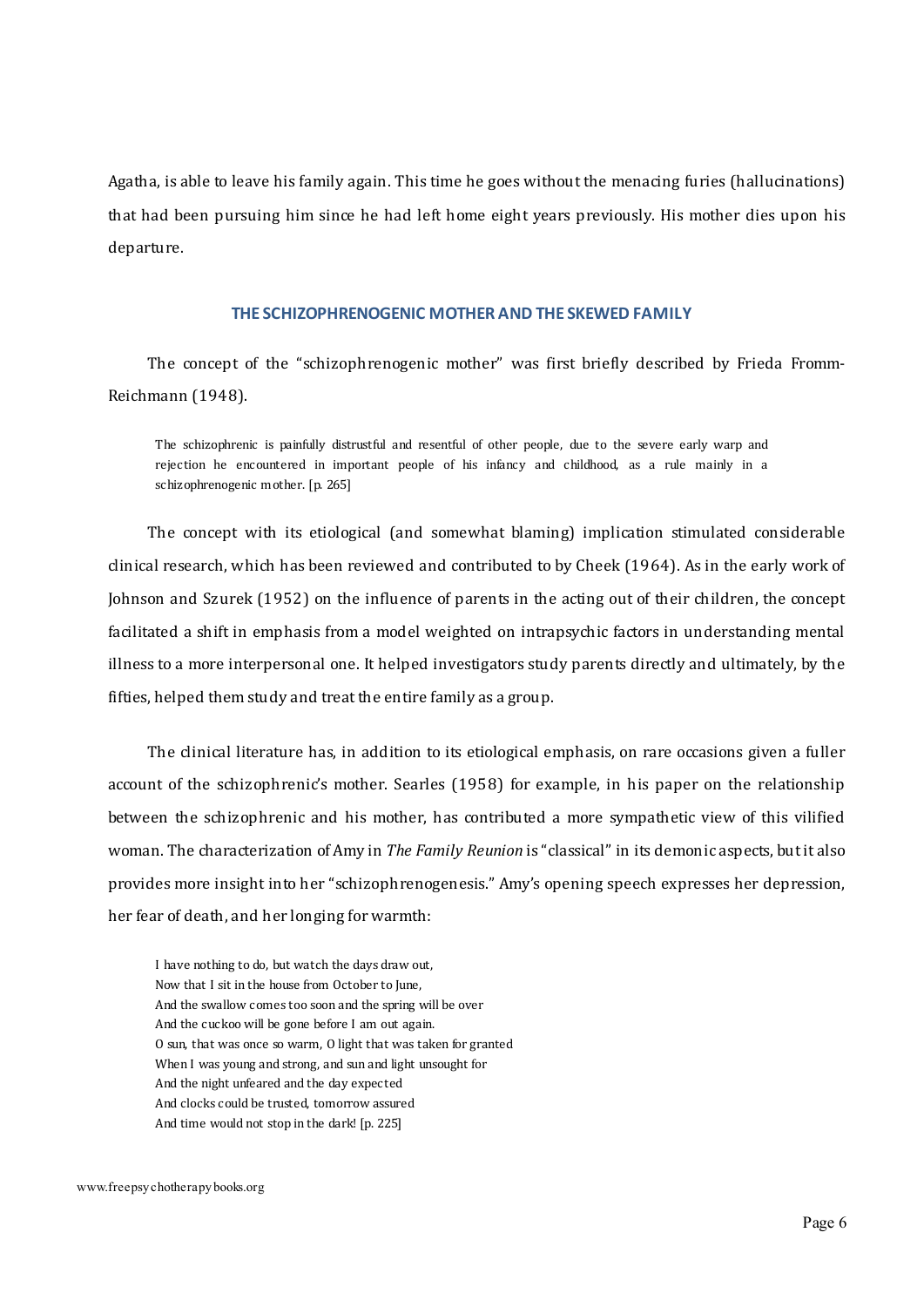We see moments later that this fear of death is rooted in her dread of separation. She sees herself, her family, and her home as inextricably bound together.

If you want to know why I never leave Wishwood That is the reason. I keep Wishwood alive To keep the family alive, to keep them together, To keep me alive, and I live to keep them. You none of you understand how old you are. And death will come to you as a mild surprise, A momentary shudder in a vacant room. [p. 227]

This underlying, pervasive fear of separation makes her exert a formidable control over family affairs. The theme of her all-powerful dominance is first expressed by the other family members who as a chorus speak of being puppets of Amy as they assemble for her birthday.

Why do we feel embarrassed, impatient, fretful, ill at ease, Assembled like amateur actors who have not been assigned their parts?

Like amateur actors in a dream when the curtain rises, to find themselves dressed for a different play, or having rehearsed the wrong parts. . . . . . . . . .

Yet we are here at Amy's command, to play an unread part in some monstrous farce, ridiculous in some nightmare pantomime, [p. 231]

Expressing his sense of Amy's omnipresence, Harry, upon his return, is immediately obsessed with being looked at. The source of this haunting feeling of being observed later emerges as Mary and Harry reminisce about their childhoods.

*Harry*: Why were we not happy?

*Mary*: Well, it all seemed to be imposed upon us; Even the nice things were laid out ready, And the treats were always so carefully prepared; There was never any time to invent our own enjoyments. But perhaps it was all designed for you, not for us.

*Harry*: No, it didn't seem like that. I was part of the design As well as you. But what was the design? It never came off. But do you remember

*Mary*: The hollow tree in what we called the wilderness

*Harry*: Down near the river. That was the block house

www.freepsychotherapy books.org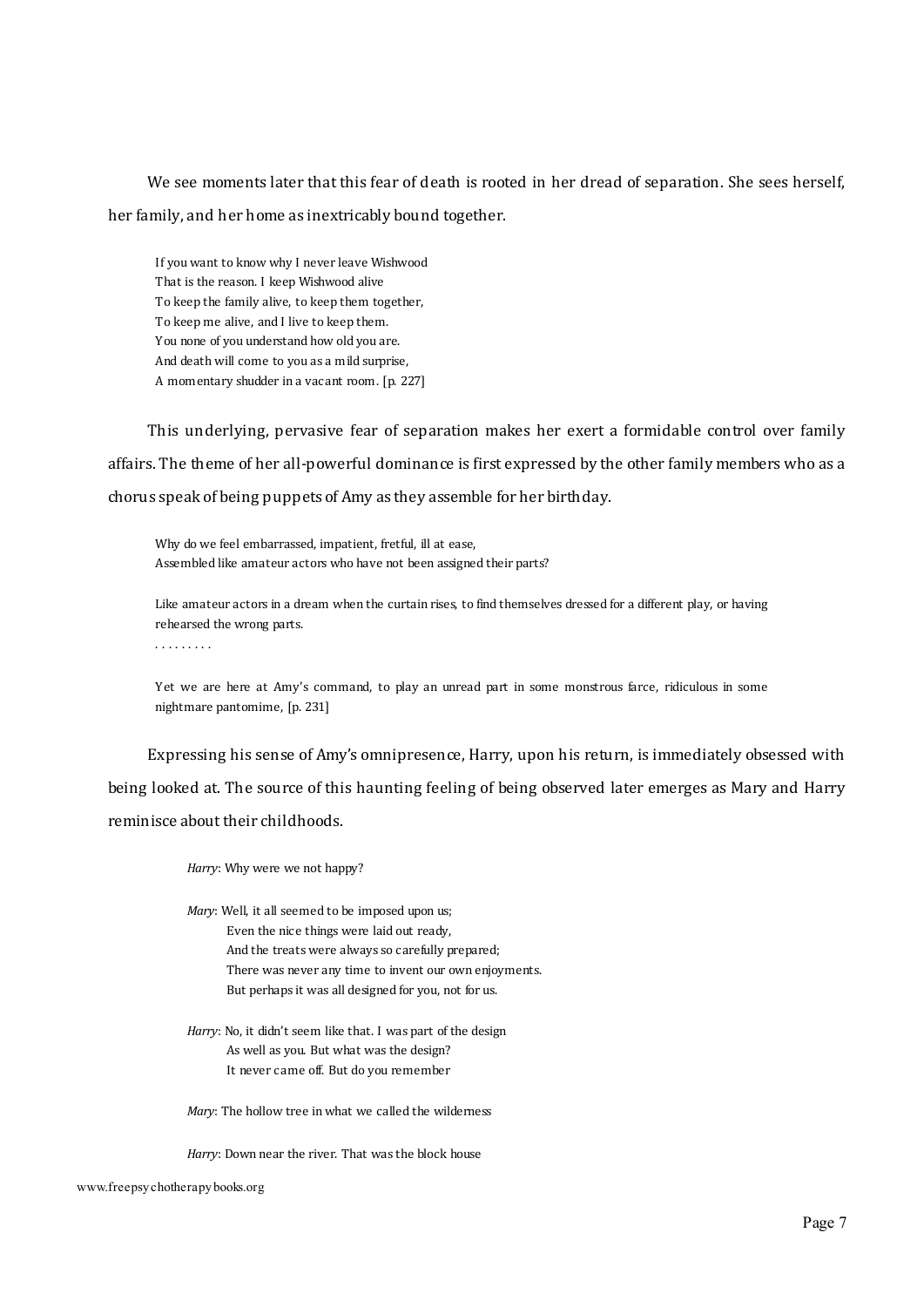From which we fought the Indians. Arthur and John.

*Mary*: It was the cave where we met by moonlight To raise the evil spirits.

*Harry*: Arthur and John.

Of course we were punished for being out at night After being put to bed. But at least they never knew Where we had been.

*Mary*: They never found the secret.

*Harry*: Not then. But later, coming back from school For the holidays, after the formal reception And the family festivities, I made my escape As soon as I could, and slipped down to the river To find the old hiding place. The wilderness was gone, The tree had been felled, and a neat summer-house Had been erected, 'to please the children.' It's absurd that one's only memory of freedom Should be a hollow tree in a wood by the river, [p. 248]

Ever under the watchful eye of Amy, they can recall but one memory of privacy. Harry explains to

the family doctor why he can have no self apart from his mother and her feelings.

Everything has always been referred back to mother. When we were children, before we went to school, The rule of conduct was simply pleasing mother; Misconduct was simply being unkind to mother; What was wrong was whatever made her suffer, And whatever made her happy was what was virtuous — Though never very happy, I remember. That was why We all felt like failures, before we had begun. [pp. 258-259]

#### Fromm-Reichmann (1948) emphasizes the importance of nonverbal aspects of child rearing.

The Schizophrenic, since his childhood days, has been suspiciously aware of the fact that words are used not only to convey but also to veil actual communications. Consequently, he has learned to gather information about people in general, . . . from their inadvertent communications through changes in gesture, attitude, and posture, inflections of voice or expressive movements, [p. 273]

It is clear that Harry has sensed the force of this nonverbal communication when he tells Dr. Warburton about his mother's power over the children.

I think that the things that are taken for granted At home, make a deeper impression upon children

www.freepsychotherapybooks.org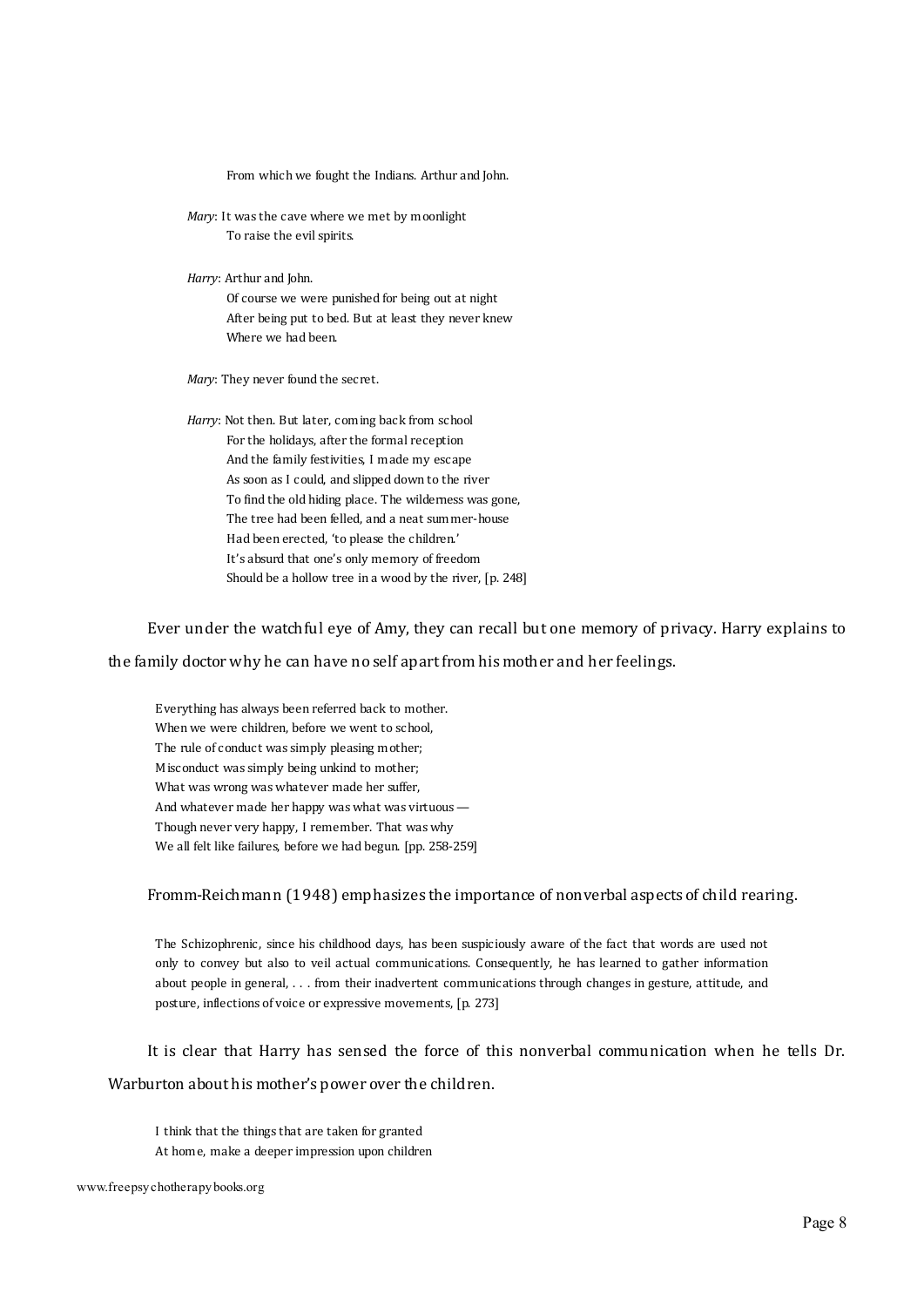Than what they are told. [p. 259]

These seemingly inevitable cues are illustrated in his memory of the day his father died.

I remember the silence, and the hushed excitement And the low conversation of triumphant aunts. It is the conversations not overheard, Not intended to be heard, with the sidewise looks That bring death into the heart of a child. That was the day he died. Of course, [p. 260]

Harry must have hoped that his father might serve as a buffer in his relationship with his mother. On the night he was told of his father's death, he gave up all hope:

. . . When she kissed me, I felt the trap close, [p. 261]

The absence of the father in this family created more of a vacuum within which Amy's need to control was all the greater.

In Lidz's studies of the families of schizophrenics (1960, 1963) he noted the repeated presence of seriously disturbed marital relationships. He divided these into two basic types, which he called schismatic and skewed. The schismatic family was characterized by an open schism between the parents and repeated threats of separation. The skewed family was one with a semblance of harmony due to the acceptance by one spouse of the serious psychopathology of the dominant partner.

In all . . . the fathers were particularly ineffectual, assuming little responsibility for family leadership other than earning a livelihood. They were either weak, ineffectual men who went along with wives who were schizophrenic or at least questionably so, or they were disturbed men who could maintain an outward form of capability and strength because of the support of a masochistic wife. [1960, p. 605]

The Monchensey family appears to be a hybrid of these types. The marriage was schismatic while it lasted. However, upon the husband's departure it became "skewed," not only by his absence but also by the other family members' acceptance of Amy's behavior.

Some insight into the reason for this appears in Amy's bitter statement to her sister. "I *would* have sons,if I could not have a husband" (p. 282). She reveals the interchangeability of husband and son. This generation reversal, together with her wish to keep Harry in an infantile state, suggests the kind of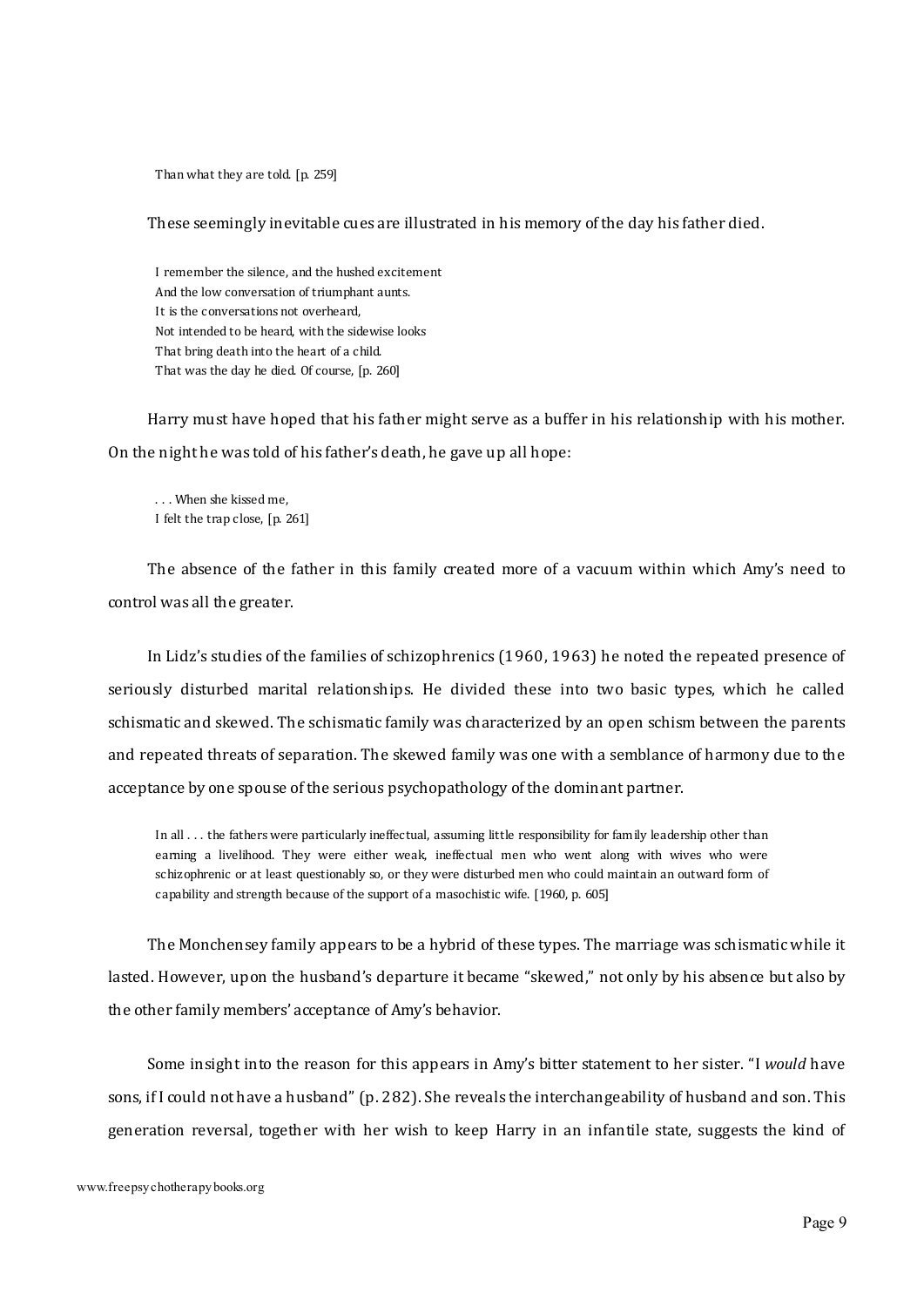contradictory demands made upon schizophrenics. While Amy wants Harry to return and take charge of Wishwood, she nevertheless longs to turn back the clock.

. . . I wanted . . . . . . nothing except to remind him Of the years when he had been a happy boy at Wishwood; For his future success. [p. 283]

Agatha, who has some distance from the family system, responds to this plea for a denial of reality by exposing its relational intent of controlling Harry's life.

Success is relative It is what we can make of the mess we have made of things, It is what he can make, not what you would make for him. [p. 283]

#### **UNDIFFERENTIATION: THE RUBBER-FENCE PHENOMENON**

<span id="page-9-0"></span>The insistence that Harry must make his own life, that he must separate and differentiate from his family, is a central theme of the play. This theme is directly linked with the play's focus on the powerful mother-child relationship. Itis the separation and differentiation from the state of fusion with the mother that psychoanalysts (see Mahler 1952) and many family therapists (e.g., Bowen 1968, Slipp 1973) have described as the primary if not major source of difficulty in schizophrenia.

The play underscores the vital need for separation with its emphasis on life's first separation, birth. Amy's birthday is the occasion for the family reunion. The warm sun she longs for in the opening speech is a kind of wish to return to a state of union with her own mother. These hopes are now displaced and centered on her first-born son. This is in accord with Searles's hypothesis (1965) that:

the well-known symbiotic relatedness . . . is fostered by a transference to this child on the mother's part of feelings and attitudes originally operative in a symbiotic relationship which obtained between herself as a small child and her own mother, [p. 225]

The symbiosis is repeated in the next generation when Harry marries a woman who will not leave him alone. Harry says he has pushed her overboard:

You would never imagine anyone could sink so quickly. I had always supposed, wherever I went That she would be with me; whatever I did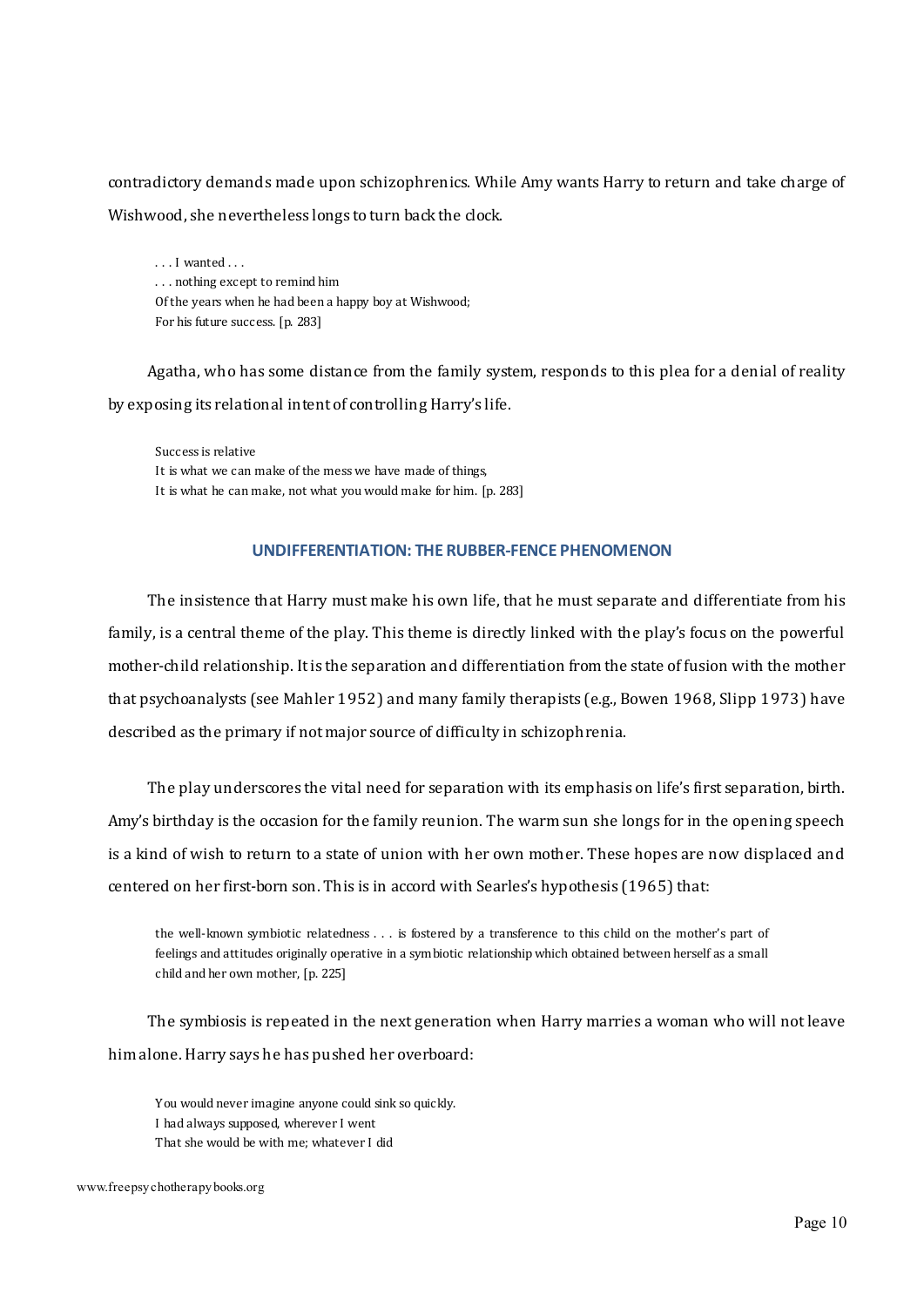That she was unkillable. [p. 235]

Later Downing, his chauffeur, relates:

Always [they were together], Sir. That was just my complaint against my Lady. It's my opinion that man and wife Shouldn't see too much of each other, Sir. Quite the contrary of the usual opinion, I dare say. She wouldn't leave him alone. . . . . . . . . . She wouldn't leave him out of her sight, [p. 241]

Harry tried to free himself from this fusion by pushing her overboard only to discover his need to resolve the underlying tie to his mother.

Nothing is more threatening to symbiotic fusion than change. Preventing change in order to perpetuate their undifferentiation is one of his mother's persistent aims.

> *Amy*: Nothing is changed, Agatha, at Wishwood. Everything is kept the same as when he left it, Except the old pony, and the mongrel setter Which I had to have destroyed. Nothing has been changed. I have seen to that. [p. 228] *Amy*: We are very glad to have you back, Harry. . . . . . . . . . You will find everybody here, and everything the same. . . . . . . . . . Your room is all ready for you. Nothing has been changed. [pp. 232-233] *Mary*: Your mother insisted On everything being kept the same as when you left it. [p. 246] *Ivy*: You are quite right, Gerald, the one thing that matters Is not to let her see that anyone is worried.

We must carry on as if nothing had happened . . . [pp. 266- 267]

Harry sensed early on this campaign to arrest his development. Dr. Warburton remembers his childhood illnesses:

And we had such a time to keep you in bed. You didn't like being ill in the holidays.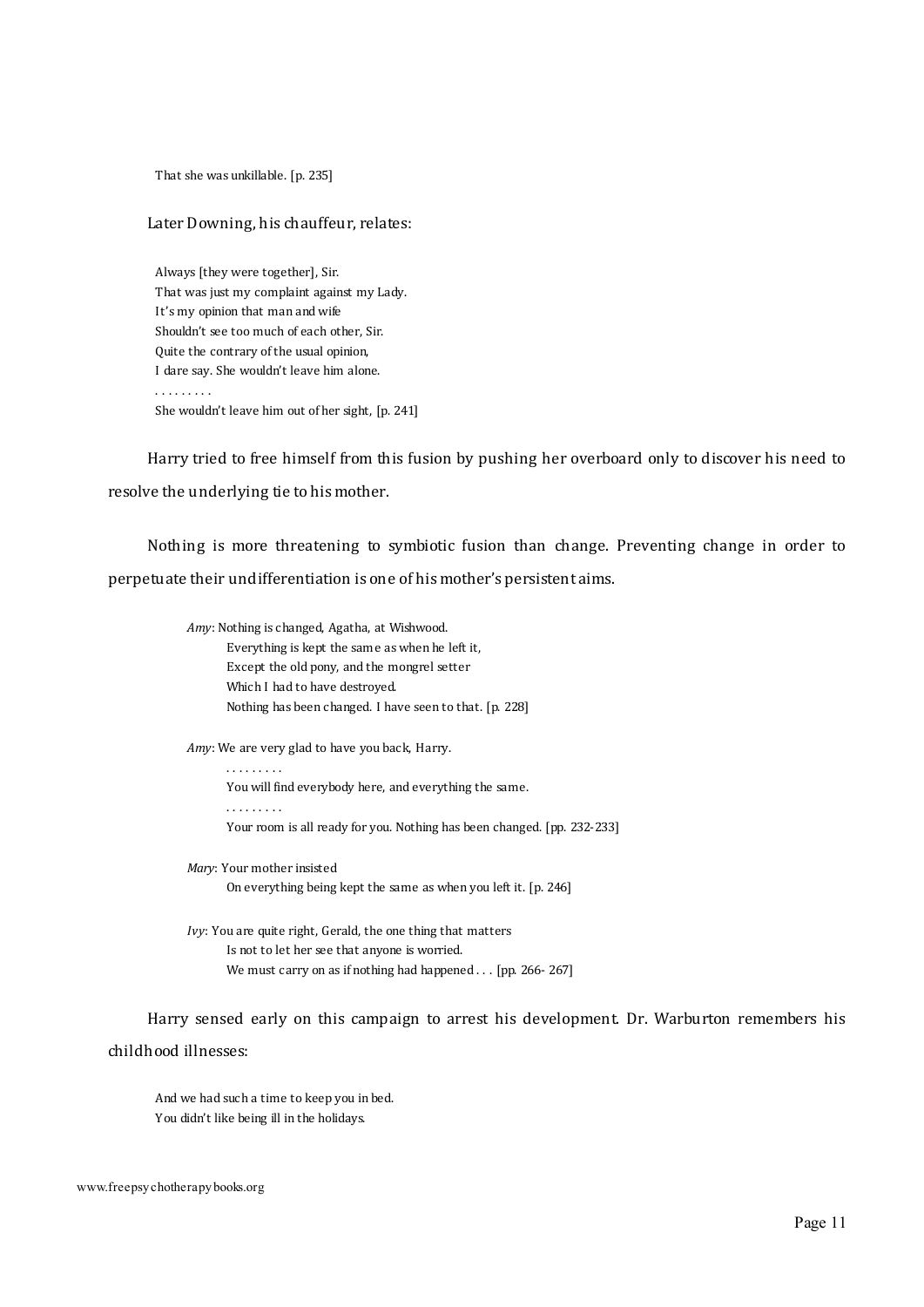#### To which Violet adds:

It was always the same with your minor ailments And children's epidemics: you would never stay in bed Because you were convinced that you would never get well. [p. 255]

We can imagine Harry fighting at this early age for his life. His fear of never getting well expresses the anxiety of his defenselessness in the face of his mother's control.

Reliance on symbiosis and prevention of change, translated into family terms, reflects a belief in the self-sufficiency of the family as a unit isolated from the wider society. Denying contact with the wider world means that developmental milestones like marriage are disequilibrating and tend to be discouraged.

Amy hoped that Harry would stay in the family by marrying Mary, her designee and second cousin. This insulation of the family has been described by Wynne, et al. (1958) as the "rubber fence phenomenon":

The normal pattern or organization of family roles and relations constitutes a differentiated subsystem of society rather than a self-sufficient, complete social system. When there is a continual effort in family relations to maintain pseudomutuality, the family members try to act as if the family could be a truly self-sufficient social system with a completely encircling boundary. Schizophrenic family members, in failing to articulate a differentiation of family member from family role structure, tend to shift and obscure the idea of the family boundaries. The unstable, but continuous boundary, with no recognizable openings, surrounding the schizophrenic family system, stretches to include that which can be interpreted as complementary and contracts to extrude that which is interpreted as non- complementary. This continuous but elastic boundary we have called the rubber fence, [p. 211]

Such families are deeply threatened by a new marriage, which can be approved only if the prospective family member can be encircled. So early in the play we learn Amy's view of Harry's wife.

I am very glad that none of you ever met her. . . . . . . . . . She never would have been one of the family, She never wished to be one of the family, She only wished to keep him to herself To satisfy her vanity, [p. 230]

Then later when talking to Gerald about Harry's distraught state, Amy "prefers to believe that a few days at Wishwood among his own family, is all that he needs" (p. 237). Amy will permit an outsider, Dr.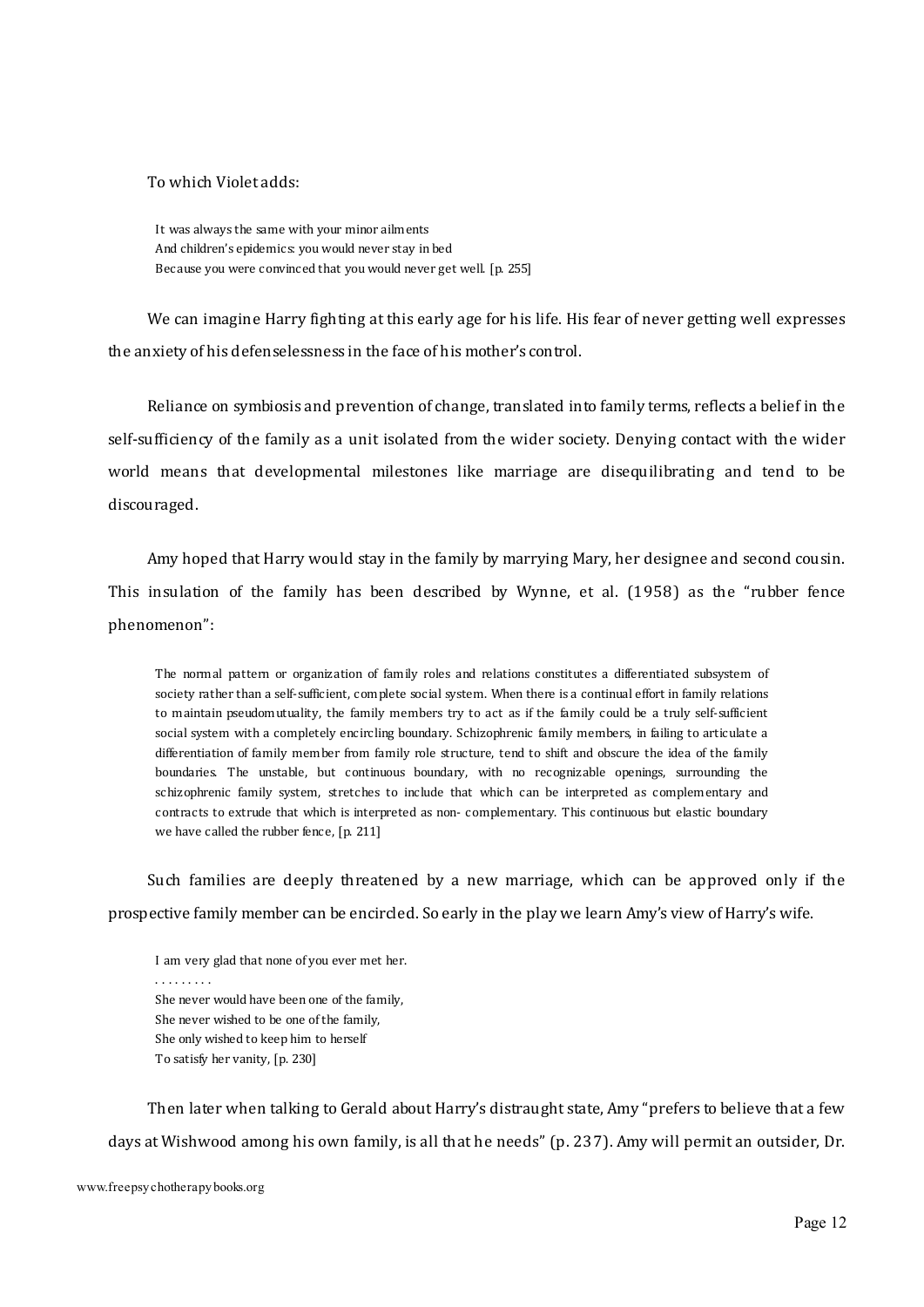Warburton, to speak with Harry only because he is an "old friend of the family."

Family secrets become especially important in such families, not because they really are secrets, but because they serve as a rationale for keeping family members together. In this sense a schizophrenic's family is a kind of secret society demanding complete loyalty and placing a pressure on the family members who, in the play, speak as an uneasy, undifferentiated chorus:

Why should we stand here like guilty conspirators, waiting for some revelation When the hidden shall be exposed, and the newsboy shall shout in the street? When the private shall be made public, the common photographer Flashlight for the picture papers. . . . Why do we all behave as if the door might suddenly open, the curtain be drawn The cellar make some dreadful disclosure, the roof disappear . . . [pp. 242-243]

The metaphor of the open door or the disappearing roof at a family level, is analogous to Freud's concept of the lifting of repression at the individual level. The family secrets serve toprotect the unity of the family, as the defense of repression hopes to control the instincts and thereby the integrity of the ego. How often have schizophrenics revealed the family secrets during the acute state of their illnesses, thereby blowing the lid off both in terms of family organization and individual personality organization.

That individual and family organization are thus conceptually and existentially interlocked is grappled with in a paper by Laing (1967). He sees "the family" as a synthesis of the internalization of each of its member's experience of "the family." He concludes that"the 'family'is united by the reciprocal internalization by each of each other's internalization" (p. 111). It is this coinherence in more undifferentiated families that leads to the blurring of boundaries between individual and family, reflecting in another way the rubber-fence phenomenon.

The recent innovation of "network therapy" may owe it's alleged effectiveness in the treatment of families of schizophrenics to the resultant widening of the family circle. The network counters the centripetal fusing force, which leaves individual and family undifferentiated.

When Harry finally is ready to leave home, Mary, still sharing in the family fear of separation, tries to extract from his chauffeur and servant a "promise never to leave his Lordship." Downing replies: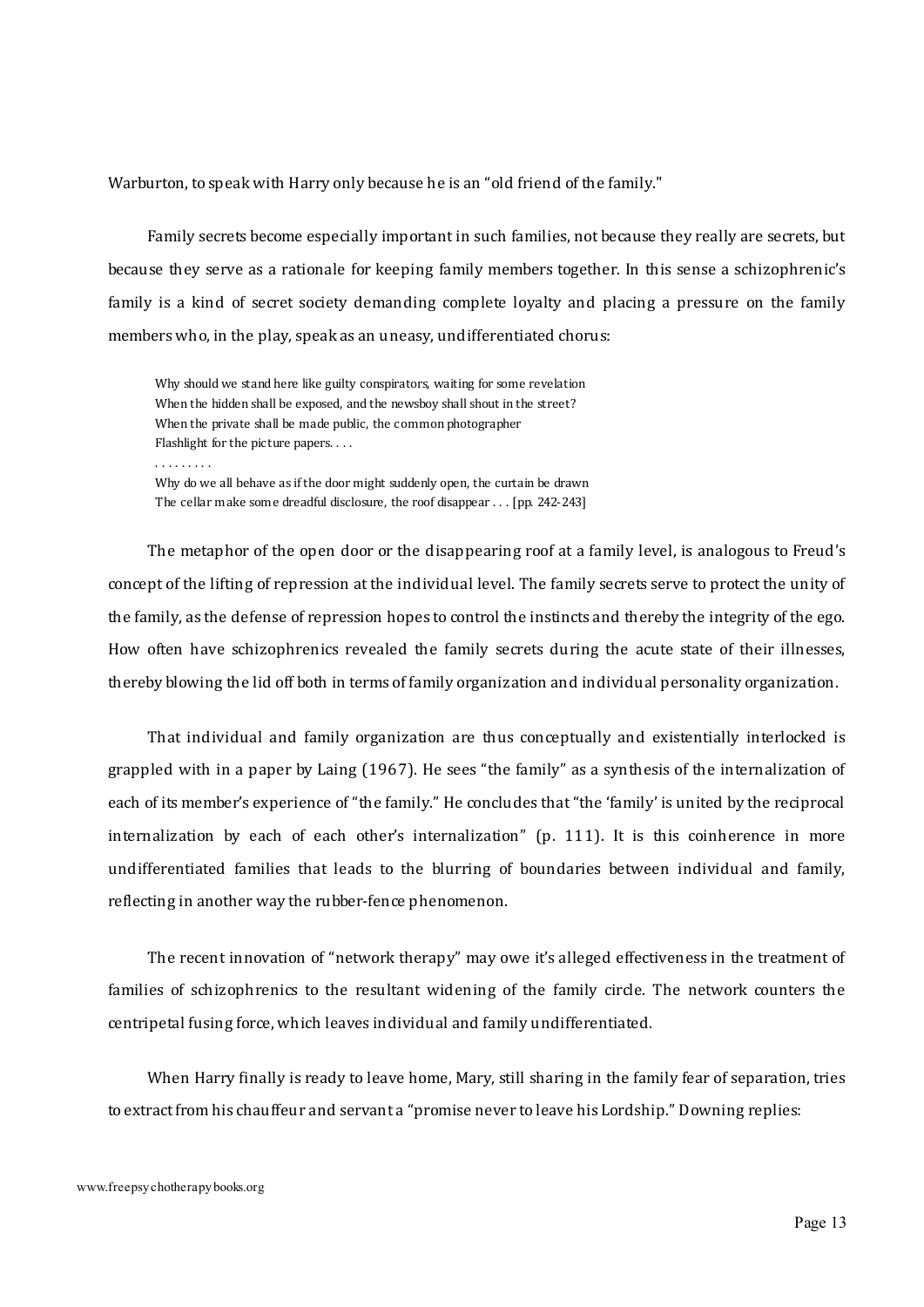After all these years that I've been with him I think I understand his Lordship better than anybody; And I have a kind of feeling that his Lordship won't need me Very long now. I can't give you any reasons. [p. 288]

Downing here acknowledges thatHarry has begun the process of growth and differentiation.

#### **DIFFERENTIATIONAND GROWTH**

<span id="page-13-0"></span>How do we understand Harry's recovery? It emerges from two more solid relationships characterized by mutuality in contrast to the engulfing relationship with his mother. The first is with his childhood playmate, Mary; the second is with his Aunt Agatha.

In the first act as Harry and Mary share memories of childhood, they move closer together. Mary reaches out to him and tries to understand him.

> *Harry*: You do not know, You cannot know, You cannot understand.

*Mary*: I think I could understand, but you would have to be patient With me, and with people who have not had your experience, [p. 250]

Harry insists that she cannot understand him. He begins to drive her away, and then with obvious ambivalence asks her to stay:

No, no don't go. Please don't leave me Just at this moment. I feel it is important. Something should have come of this conversation, [p. 250]

As they then move closer, Harry, who had felt there is no way out of his "no exit" existence, senses a ray of hope:

You bring me news Of a door that opens at the end of a corridor, Sunlight and singing; when I had felt sure That every corridor only led to another, Or to a blank wall; that I kept moving Only so as not to stay still, [p. 252]

Just at this moment Harry is overwhelmed by such intimacy and reprojects the image of his ever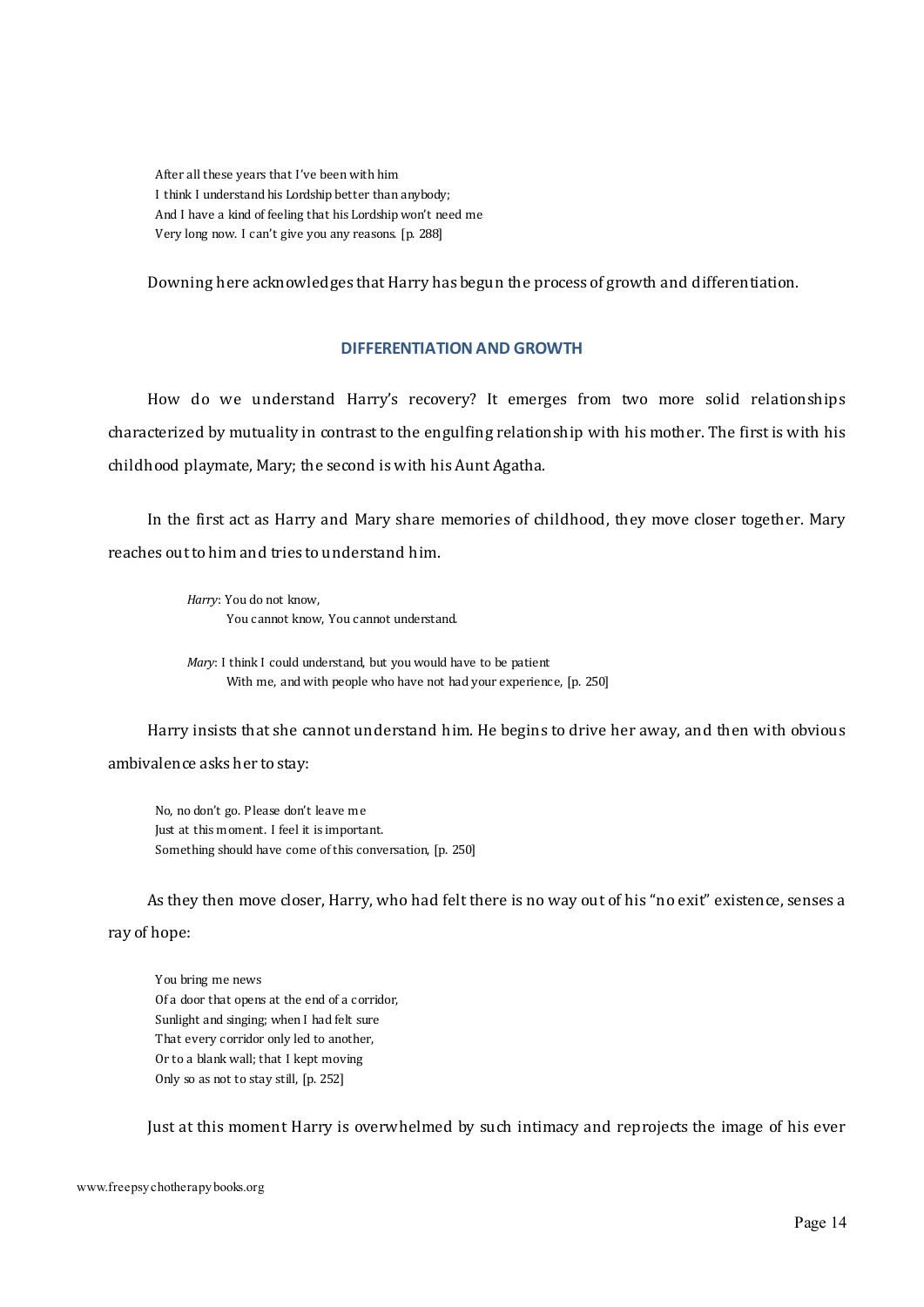#### watchful mother, in the form of hallucinations.

Don't look at me like that! Stop! Try to stop it! I am going. Oh, why, now? Come out! Come out! Where are you? Let me see you, Since I know you are there, I know you are spying on me. Why do you play with me, why do you let me go, Only to surround me? — When I remember them They leave me alone; when I forget them Only for an instant of inattention They are roused again, the sleepless hunters That will not let me sleep, [pp. 252-253]

In this state of panic Harry, in speaking — to his hallucinations — begins to differentiate a new emerging self from the self of his childhood.

Come out! (The curtains part, revealing the Eumenides in the window embrasure.) Why do you show yourselves now for the first time? When I knew her, I was not the same person. I was not any person. Nothing that I did Has to do with me. The accident of a dreaming moment, Of a dreaming age, when I was someone else Thinking of something else, puts me among you. I tell you, it is not me you are looking at Not me you are grinning at, not me your confidential looks Incriminate, but that other person, if person, You thought I was: let your necrophily Feed upon that carcase, [p. 253]

So at the moment of being touched by Mary, Harry feels himself more trapped by his inner world, but he gives a hint that he wishes to shed a former self.

From the outset of the play Agatha is the most differentiated from the family. She is less involved in the need to keep the family as unchanging. Early in the play in response to Amy's insistence that nothing is changed at Wishwood, Agatha predicts that Harry will have changed.

. . . . I mean that at Wishwood he will find another Harry. The man who returns will have to meet The boy who left. Round by the stables, In the coach-house, in the orchard, In the plantation, down the corridor That led to the nursery, round the corner Of the new wing, he will have to face him —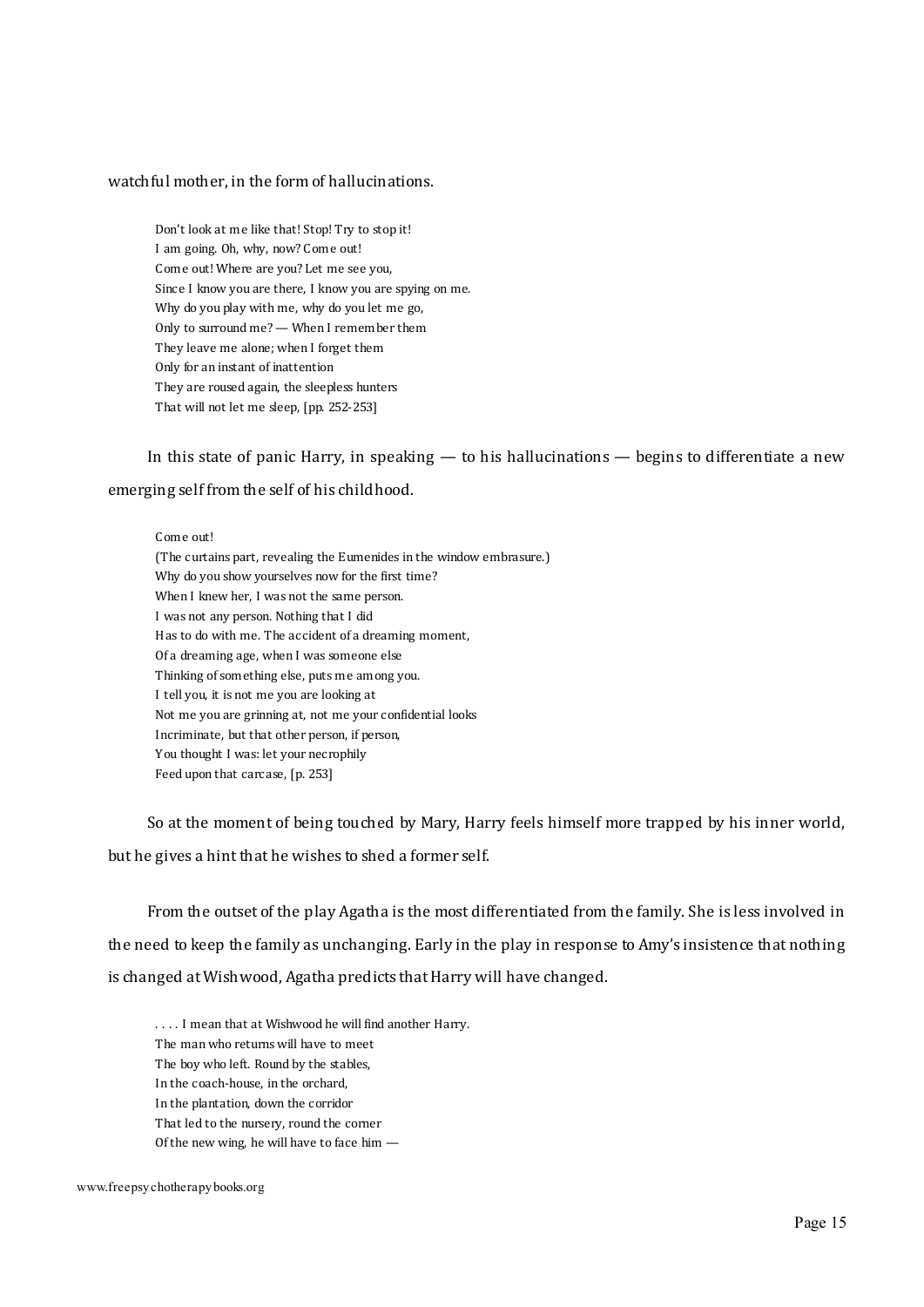And it will not be a very *jolly* corner, [p. 229]

It is Agatha who reveals to Harry the "hidden" secrets surrounding his birth. He discovers that Agatha had become his father's mistress, had prevented the murder of his mother, and had longed to have him as her own son. She is a "mother" who unlike his biological mother can allow him to separate and grow, and he exclaims in relief:

Look, I do not know why, I feel happy for a moment, as if I had come home. It is quite irrational, but now I feel quite happy, as if happiness Did not consist in getting rid of what can't be got rid of But in a different vision. . . . . . . . Now I see I might even become fonder of my mother — More compassionate at least — by understanding. But she would not like that. Now I see I have been wounded in a war of phantoms. Not by human beings — they have no more power than I. The things I thought were real are shadows, and the real Are what I thought were private shadows. O that awful privacy Of the insane mind! [p. 275-276]

He is finally freed from the "knotted cord" that ties him to Wishwood and his illness. With the assistance of both Mary, who tries to reach him and Agatha, a surrogate mother, Harry experiences a kind of rebirth and is able to leave home without being haunted by his pursuing hallucinations. That his recovery necessitated his mother's death is a reflection of what Eliot expressed more explicitly in *The Cocktail Party* (see chapter 2) when Dr. Reilly insists on seeing the family:

Indeed, it is often the case that my patients Are only pieces of a total situation Which I have to explore. The single patient Who is ill by himself, is rather the exception, [p. 350]

What the limits of that "total situation" are is the central question asked in the family therapy paradigm.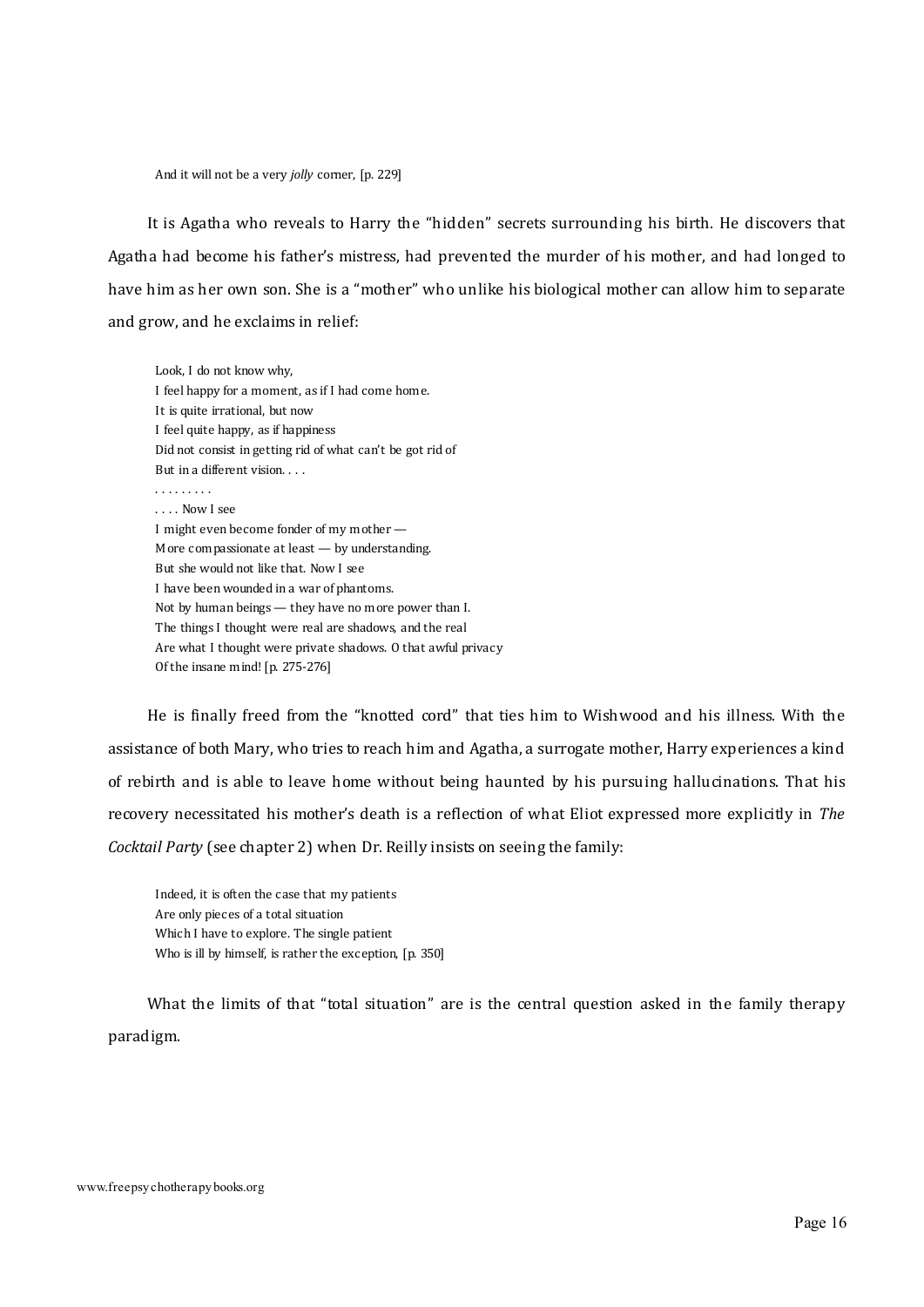#### **WHAT IS SCHIZOPHRENIA?**

<span id="page-16-0"></span>In times past Harry would have been deemed possessed or demented. More recently he would be labeled schizophrenic. All these views have in common that "madness" enters, originates in, or is equated with an individual's mind or personality.

The recent innovation of family psychiatry establishes another vantage point from which individual illness may be viewed. Using the medical idiom, we describe Harry's "illness" as the "symptom" of a pathological family process one of the central aspects of which is a persistent symbiotic bond structured and reinforced by a set of family myths (Ferreira 1963) and programs of behavior (Ferber and Beels 1970). In his own discussion of the play, Eliot criticized its ambiguity as to whether it would be viewed as the tragedy of the mother or the salvation of the son (1961, p. 90). This is a query at an individual level of analysis. Viewed from a family frame of reference, the play is a tragedy of the Monchensey family or of any family if the death of one family member must follow upon the separation and growth of another. But more important, the tragedy is not in Amy's death but in the lives of each of the family members to the degree that he is inextricably bound to the family. The ambiguity is, in fact, an indication of how well Eliot perceived an essential underlying dynamic in abnormal human development, namely the complex interrelationship between two almost fused individuals.

What then is schizophrenia? This chapter has discussed the central theme of *The Family Reunion* as that of the developmental phase of separation and differentiation from an undifferentiated state. When this phase is unsuccessfully negotiated in parent and child in a family without sufficient countering differentiating forces, an atypical person results. Often such a person is labeled schizophrenic because the family needs to stabilize an increasingly unstable family system. This stabilization is analogous to Freud's discussion of symptom formation on an individual level. A family system achieves some relief when the focus of its tensions is hospitalized. The patient is separated from the family but at the same time further tied to them by virtue of his "illness" and subsequent dependency. The impulse to retain and the defense of extrusion are here united in the hospitalization, which like a symptom may then become fixed and subject to secondary gain. In a family system the secondary gain is shared by all and leads to what has been termed family collusion. The dangers of thus diagnosing a young person as schizophrenic when he is trying unsuccessfully to break away from an undifferentiated family has been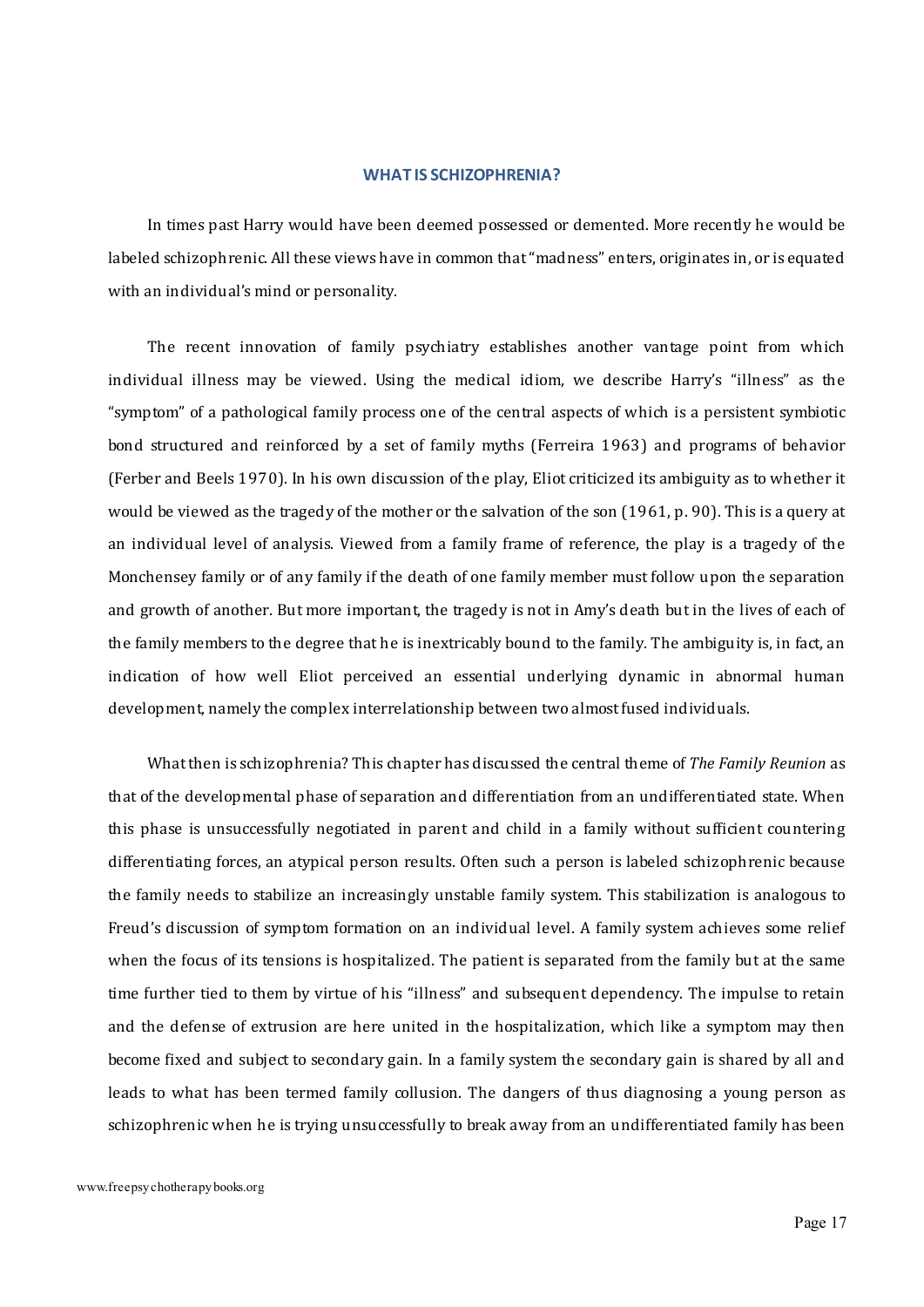discussed by Haley (1967).

Schizophrenia is viewed here not as an illness but rather as a label that is part of a dynamic process involving interlocking genetic, psychological, social and cultural factors. The genetic predisposition that is a part of the process has been discussed by Wender (1967), who has also discussed the limitations of such significant single etiological factors (1967). We might say, in conclusion that Harry's recovery from "schizophrenia" was facilitated by corrective interpersonal experiences and, in part, by his never having been labeled and treated as such.

#### **REFERENCES**

- <span id="page-17-0"></span>Bowen, M. (1966). The use of family theory in clinical practice. *Comprehensive Psychiatry 7*:354-374.
- Cheek, F. (1964). The "schizophrenic mother" in word and deed. *Family Process 3*:155-177.
- Eliot, T.S. (1961). *On Poetry and Poets*. New York: Noonday Press.
- \_\_\_\_\_\_(1952). *The Complete Poems and Plays*. New York: Harcourt, Brace and World.
- Ferber, A.S., and Beels, C.C. (1970). Changing family behavior programs. *International Psychiatry Clinics 7*, No. 4.
- Ferreira, A.J. (1963). Family myth and homeostasis. *Archives of General Psychiatry 9*:457-463.
- Fleck, S., Lidz, T., and Cornelison, A. (1963). Comparison of parent-child relationships of male and female schizophrenic patients. *Archives of General Psychiatry. 8*:1-7.
- Fromm-Reichmann, F. (1948). Notes on the development of treatment of schizophrenics by psychoanalytic psychotherapy. *Psychiatry 11*: 263-273.
- Haley, J. (1967). The doctor as part of the schizophrenic interchange. International *Journal of Psychiatry 4*:534-542.

Johnson, A., and Szurek, S.A. (1952). The genesis of anti-social acting out in children and adults. *Psychoanalytic Quarterly 21*:323-343.

- Laing, R.D. (1967). Individual and family structure. In *The Predicament of the Family*, ed. P. Lomas. London: Hogarth Press.
- Lidz, T., Cornelison, A.R., Fleck, S., and Terry, D. (1957). Schism and skew in the families of schizophrenics. In *A Modern Introduction to the Family*, ed. N. Bell and F. Vogel. Glencoe, Ill.: The Free Press, 1960. Appeared as The intrafamilial environment of schizophrenic patients: II. marital schism and marital skew. *American Journal of Psychiatry 114*:241-248.
- Mahler, M.S. (1952). On child psychosis and schizophrenia: autistic and symbiotic infantile psychoses. *Psychoanalytic Study of the Child 7*:286-305.

Mahler, M.S., Pine, F., and Bergman, A. (1975). *The Psychological Birth of the Human Infant*. New York: Basic Books.